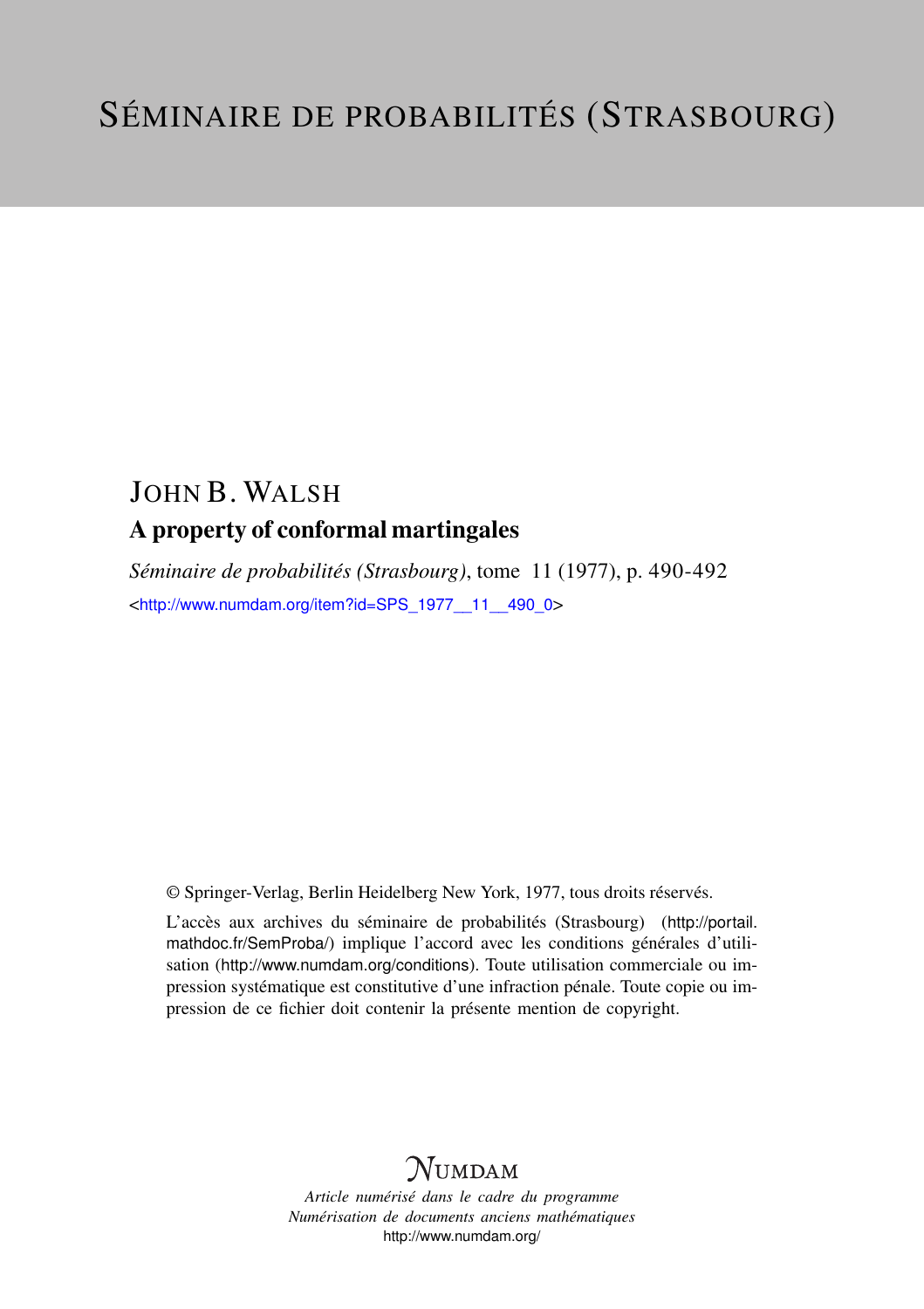## A PROPERTY OF CONFORMAL MARTINGALES

by

## John B. WALSH

Let Z be a complex-valued process and let X and Y be its real and imaginary parts respectively, so that  $Z = X + iY$ . Let  ${^\bullet\!3}_+$ ,  $t \ge 0$ } be an increasing family of complete  $\sigma$ -fields. We say that  $\{Z_t$ ,  $\mathfrak{I}_t$ ,  $t \geq 0\}$  is a <u>conformal martingale</u> if both X and Y are continuous local martingales relative to  $\{F_t\}$ , such that  $\langle X, Y \rangle_t \equiv o$  and  $\langle X, X \rangle_t \equiv \langle Y, Y \rangle_t$ . If the point t=o is not included in the parameter set, we will say that  $\{Z_t, \mathcal{F}_t, t > 0\}$ is a conformal martingale if for all  $\delta > 0$ ,  $\{Z_{+}, \mathcal{F}_{+}, t \geq \delta\}$  is a conformal martingale. We refer the reader to (1) for the properties of conformal martingales. We want to call attention to the following property which, though elementary, is still curious.

Proposition : Let  $\{Z_t, \mathcal{F}_t, t>0\}$  be a conformal martingale. Then, for a.e.  $\omega$ , one of the following happens.

Either (i)  $\lim_{t\to 0} X_t(\omega)$  exists in the Riemann sphere,

or (ii) for each  $\delta > 0$ ,  $\{X_t(\omega)$ ,  $0 < t < \delta\}$  is dense in (E.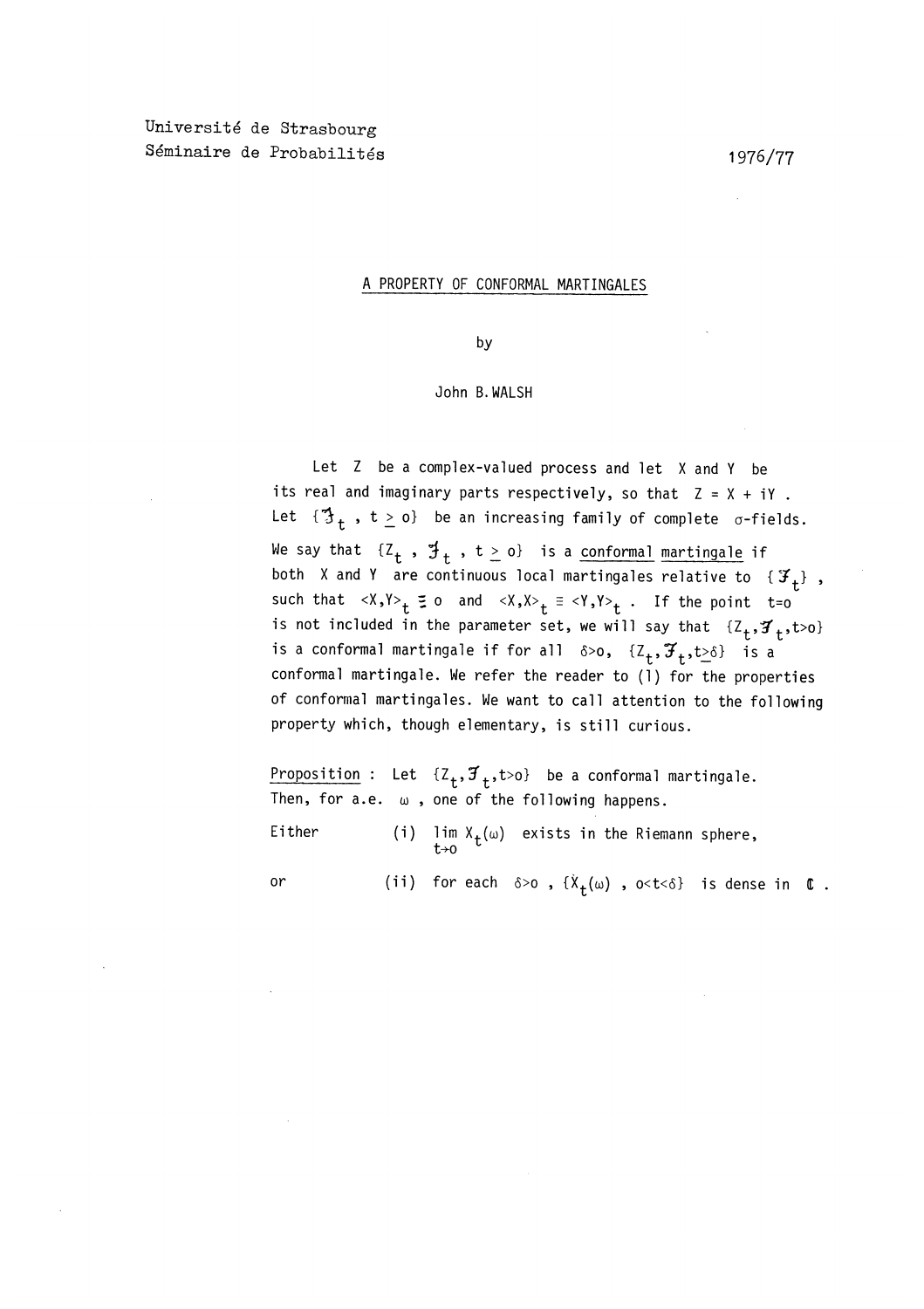Remark : Both possibilities can occur. Indeed, if  $B_+$  is a complex Brownian motion from o and if f is holomorphic in  $C - \{o\}$ , then  $\{f(B_t)$ ,  $t > o\}$  is a conformal martingale. If o is a removable singularity, lim f(B<sub>t</sub>) exists. If it is a pole, lim  $f(B_t) = \infty$  , and if it is an essential singularity,  ${f(B_t)}$ , o<t< $\delta$ } is dense in  $\ell$  for each  $\delta > 0$ . Thus the above proposition is the analogue for conformal martingales of Weierstrass' theorem.

Proof : All we must show is that if (i) doesn't happen, (ii) does. The only fact about conformal martingales we will need is that if  $\{Z_{+}, t \geq t_{0}\}\$  is a conformal martingale, it can be timechanged into a complex Brownian motion with a possibly finite lifetime( $(1)$  or  $(2)$ , p. 384). Thus all hitting probabilities for Z are dominated by those of Brownian motion.

Suppose (i) doesn't happen. Then there exist concentric circles  $C_1$ ,  $C_2$  with a rational center  $z_0$  and rational radii  $r_1 < r_2$  respectively, such that the number of incrossings of  $(C_1, C_2)$  by  $Z_t(\omega)$  is infinite. Here, the number of incrossings  $v_{a,b}(\omega)$  of  $(C_1, C_2)$  in (a,b) is defined to be the number of downcrossings (in the usual sense) of the interval  $(r_1, r_2)$  by the process  $\{|Z_{+}(\omega) - z_{0}|$ , a<t<br/>sb. Let D be a disc.

Suppose that D is not entirely contained in the interior of  $C_1$ . (If it is, we merely talk about outcrossings rather that incrossings in what follows.) The proposition will be proved if we can show that for any  $\delta > 0$ ,  $T_{\text{D}} < \delta$  a.s. on the set  $\{v_{\text{O}\delta} = \infty\}$ , where  $T_{\text{D}} = \inf \{ t > 0 : Z_t \in \mathbb{D} \}.$